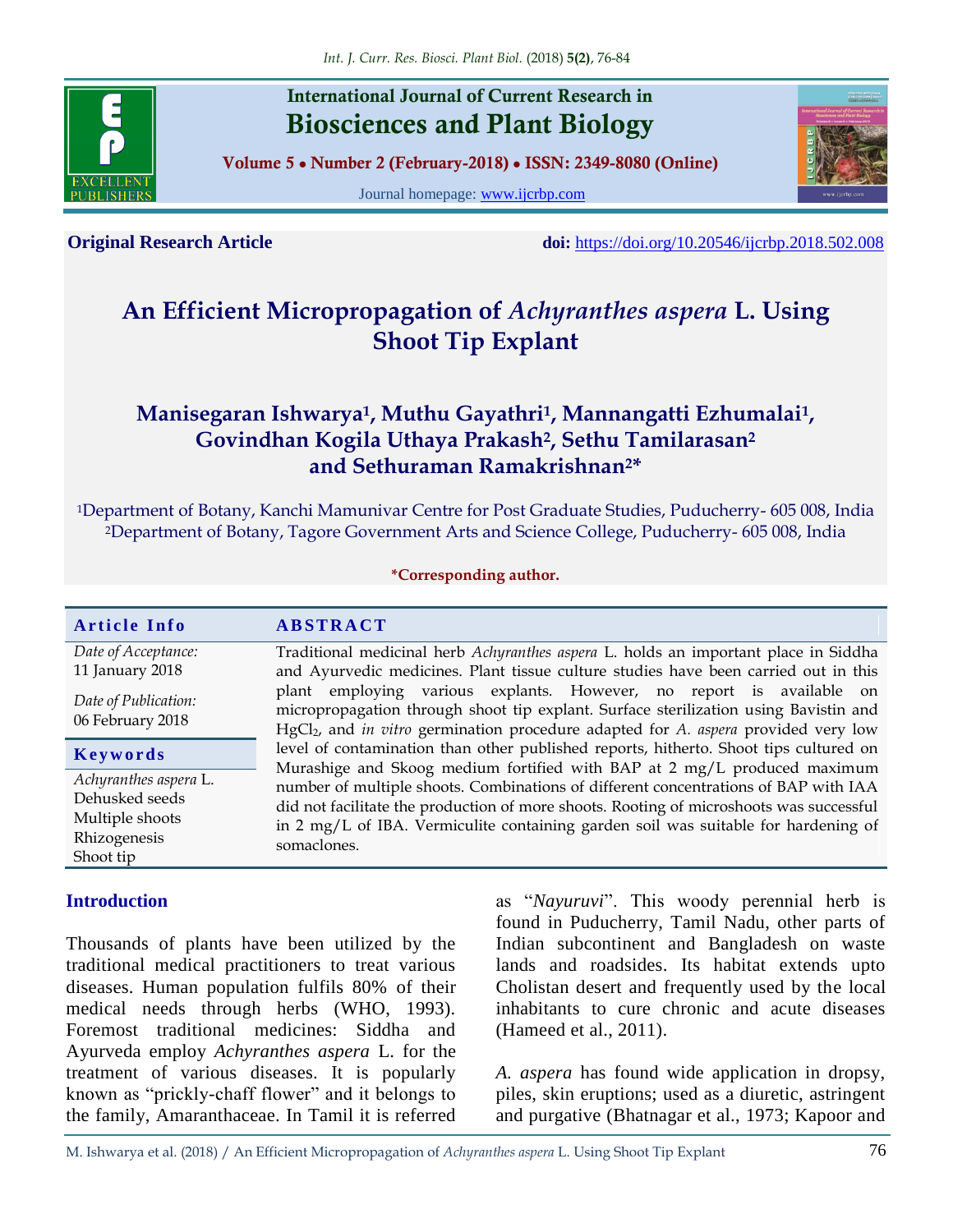Kapoor 1980; Basak, 1997); in heart diseases, ascites, uterine–bleeding, as an antidote to snake bite (Selvanayagam et al*.,* 1995); dysentery (Srivastava et al., 1980). Utilized also for the treatment of fractured bones (Singh and Ali, 1989); intestinal parasites, whooping cough, respiratory troubles, asthma (Reddy et al., 1988; 1989); abdominal disorders (Thakur et al*.,* 1992), renal disorder, malarial fever, leucoderma and used as a laxative (Purohit et al*.,* 1985), etc.

Production of true to type plants is been achieved by meristem cultures. Shoot tip of plants possesses apical mertistem (the embryonic tissue). Experiments had been carried out in *A. aspera* using leaf, node, internode and root as explants for *in vitro* callus development and/ or clonal propagation by scientific researchers. However, shoot tip has not been utilized as an explant. This study has been carried out to formulate a protocol for the micropropagation of *A. aspera* through shoot tip explants. Our results indicated that the procedure adapted for this study is suitable for an efficient *in vitro* germination of seeds and micropropagation of *A. aspera*.

### **Materials and methods**

The experiments were conducted at Plant tissue culture laboratory of the department of Botany, Tagore Arts College, Puducherry. Shoot tips of *in vitro* germinated seedlings of *A. aspera* were used as explant. The mature seeds were collected from the college campus for this purpose. The plant identity was authenticated by Dr. K. Kadavul of Botany department.

#### **Surface sterilization of seeds**

Mature and healthy seeds were manually dehusked and surface sterilized using 1% fungicide- Bavistin (procured from PASIC, Puducherry) for 15 min with intermittent shaking. Fungicide solution was decanted and the seeds rinsed with sterile distilled water thrice. Later, they were subjected to 0.1% mercuric chloride  $(HgCl<sub>2</sub>)$  solution treatment for 3 min and the solution was discarded. Subsequently,

rinsed with sterile distilled water for 3 times. Entire culture experiments were divided into five stages:

#### **Stage I: Culture medium and** *in vitro* **seed germination**

The MS (Murashige and Skoog) medium was used with 3% sucrose (Himedia) (Murashige and Skoog, 1962). The *p*H of the media was set at 5.7 and gelled with  $0.8\%$  (w/v) agar. Three different PGRs were used: 6-benzyl aminopurine (BAP), Indole-3-acetic acid (IAA) and Indole-3-butyric acid (IBA). PGRs were added to the culture media just prior to autoclaving (20 lbs for 15 min). *In vitro* seed germination was done by inoculating the seeds on ½ strength MS medium with no PGR addition, i.e. ½ BM. Cultures were incubated at  $25\pm1$ ° C with a photoperiod of 12 h light:12 h dark in all stages.

### **Stage II: Shoot induction on BAP media**

After two weeks of seed inoculation, shoot tip (1 cm long with first node) of seedlings was excised and inoculated on culture tubes containing MS medium added with five different concentrations of BAP (1, 2, 3, 4 and 5 mg/L).

### **Stage III: Shoot induction on BAP+IAA media**

Another set of shoot tip explants from *in vitro* raised seedlings were inoculated on MS medium containing BAP at the concentrations of 1, 2, 3, 4 mg/L and IAA (0.25 mg/L).

### **Stage IV:** *In vitro* **rhizogenesis**

Microshoots formed from shoot tips on BAP and BAP+IAA media were microsurgically removed and utilized for rhizogenesis on IBA (1 to 4 mg/L) augmented media. Once the roots were formed they were counted and results tabulated. The microshoots with roots are termed as somaclones. The mean and standard deviation were calculated using the open source statistical software PSPP (GNU PSPP) version 0.7.8.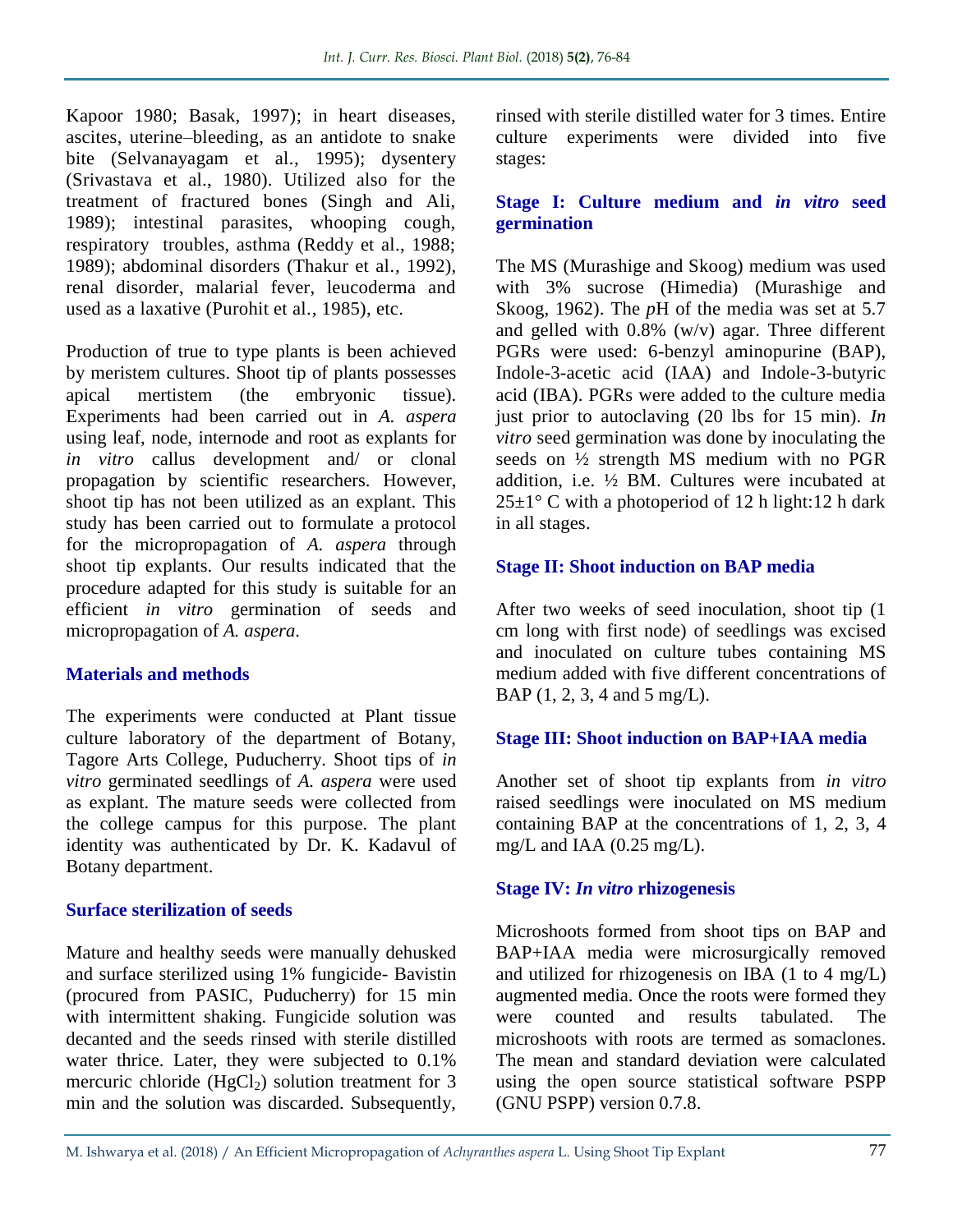#### **Stage V: Hardening of microshoots**

Finally, rooted plantlets were transferred to plastic cups containing an equal amount of garden soil and vermicompost. They were kept at  $25\pm1\textdegree C$  for two weeks. Once the somaclones established a good root system they were shifted to garden for further growth.

#### **Results and discussion**

Clonal propagation of plants through multiple shoot formation requires sequential steps. The findings of our study in each stage are presented below with the discussion.

#### *In vitro* **seed germination**

Fig. 1 shows the frequency of seed germination during first week of culture. Three fourth of the seeds germinated within 24 hrs. It was found that maximum number of seeds (85.6%) germinated on 5<sup>th</sup> day after inoculation. Germinated seedlings had cotyledonary and foliar leaves (Fig. 2A). Success of plant tissue cultures needs effective prevention of contamination. It was found to be very low (7.37%), however, with only fungal contamination. No increase in seed germination frequency evinced after 5<sup>th</sup> day. But the length of the seedlings increased further.





 $HgCl<sub>2</sub>$  is one of the powerful surface sterilants used in plant tissue culture studies worldwide (Roy et al., 2007). Surface sterilization with Bavistin (1%) and  $HgCl<sub>2</sub>$  (0.1%) exerted very positive effect in this study. The  $HgCl<sub>2</sub>$  at 0.1% is the most suitable concentration for surface sterilization of explants (Roy et al., 2007; Sen et al., 2013a; Mahadev et al., 2014). The percentage of seed germination in our study closely resembles the results of Sen et al. (2013c). In place of bavistin they used 75% ethanol (45 s) and got 90% seed germination. However, the rate of contamination was high in their study, 64.38% as against 7.37 % in our study. Mercuric chloride (0.1%) combined with Flugal (3%) resulted better for surface sterilization of nodal

explant (Sen et al., 2013b). However, the seed germination recorded was 65% with the contamination rate of 35% and produced 4 shoots. Use of bavistin (1% for 10 min) and  $HgCl<sub>2</sub>$  (0.1%) for 2-3 min) by them resulted in very low level of explant survival (20%) with 3.67 shoots. Our study using shoot tip showed much reduced contamination rate. This reduction in contamination was due to the increased incubation period in bavistin and combined effect of  $HgCl<sub>2</sub>$ . It has been proved that bavistin combined with  $HgCl<sub>2</sub>$  exert positive effect on surface sterilization (Mahadev et al., 2014). Our report is the first one on *in vitro* germination of *A. aspera* seeds with very minimum level of contamination.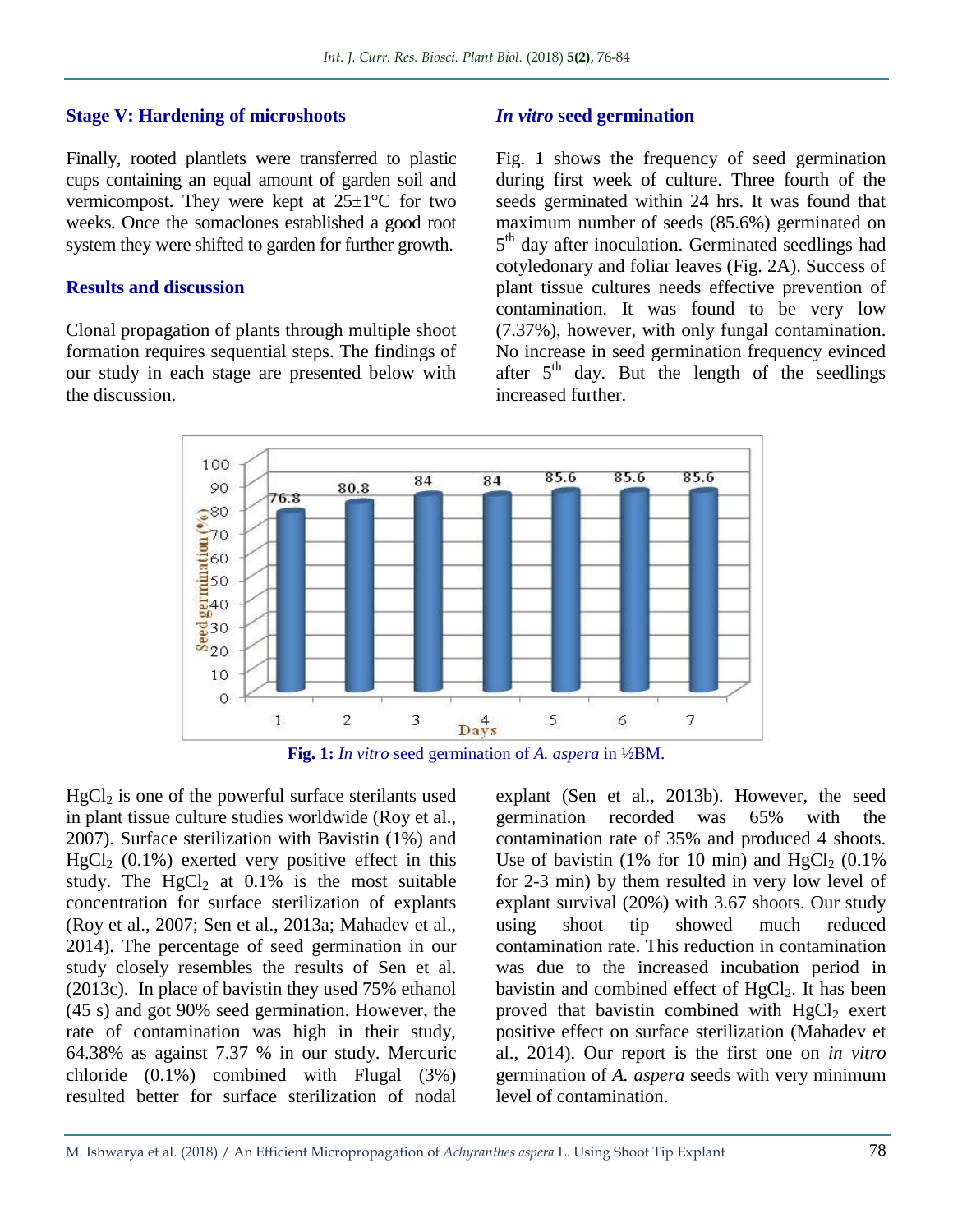## **Multiple shoot production**

Observation of results indicated that MS medium without any PGR, the basal medium (BM)/ control, could not induce axillary shoots (multiple shoots) even after many weeks (Table 1; Fig. 2B). Rather, shoot elongation and rhizogenesis occurred. Therefore, the experiment was continued using various amounts of shoot inducing cytokinin, BAP.

**Table 1.** Multiple shoot induction from shoot tip explant of *A. aspera* on MS medium augmented with BAP with or without IAA (data recorded in 11 weeks old cultures).

| S. No. | <b>Plant growth</b><br>regulators (mg/L) |            | <b>Shoot</b><br>formation $(\% )$ | <b>Culture responses</b><br><b>Multiple shoots</b> |                    | <b>No. of leaves</b> |
|--------|------------------------------------------|------------|-----------------------------------|----------------------------------------------------|--------------------|----------------------|
|        | <b>BAP</b>                               | <b>IAA</b> |                                   | <b>Number</b>                                      | Length (cm)        |                      |
|        | <b>BM</b>                                | $\Omega$   | $\Omega$                          | $\Omega$                                           | $\theta$           | $\Omega$             |
| 2      |                                          | $\Omega$   | 37.5                              | $3.00 \ (\pm 1.5)^*$                               | 1.61 $(\pm 0.5)$   | $05.43 (\pm 2.1)$    |
| 3      | $\overline{2}$                           | $\Omega$   | 87.5                              | 7.63 $(\pm 3.0)$                                   | 3.67 $(\pm 1.2)$   | $12.29 \ (\pm 7.0)$  |
| 4      | 3                                        | $\Omega$   | 75.0                              | 4.63 $(\pm 1.9)$                                   | $3.56 (\pm 1.1)$   | 09.00 $(\pm 1.0)$    |
|        | 4                                        | $\Omega$   | 75.0                              | 4.88 $(\pm 2.3)$                                   | $3.13 (\pm 1.2)$   | $10.43 \ (\pm 4.0)$  |
| 6      |                                          | $\Omega$   | 62.5                              | 5.13 $(\pm 2.6)$                                   | $2.71 (\pm 1.2)$   | 09.29 $(\pm 5.6)$    |
|        |                                          | 0.25       | 62.5                              | $4.00 (\pm 2.3)$                                   | 4.87 $(\pm 1.9)$   | 09.71 $(\pm 2.8)$    |
| 8      | $\overline{2}$                           | 0.25       | 50.0                              | $3.25 (\pm 1.6)$                                   | 3.91 $(\pm 1.7)$   | $10.00 (\pm 2.6)$    |
| 9      | 3                                        | 0.25       | 62.5                              | $3.75 \ (\pm 2.2)$                                 | $1.86 (\pm 0.8)$   | $06.86 (\pm 2.0)$    |
| 10     | 4                                        | 0.25       | 50.0                              | 4.43 $(\pm 3.3)$                                   | $2.70 \ (\pm 0.9)$ | $08.00 (\pm 1.9)$    |
|        |                                          |            |                                   |                                                    |                    |                      |

**Legend:**  $*$  Data are mean  $\pm$  SD of 8 replicates. The experiment was repeated once.



**Fig. 2:** *Achyranthes aspera* seedlings (2 weeks old) grown *in vitro* on ½ BM (A), and micropropagation through shoot tip explant in BM (B), 2 mg/L BAP (C), and  $4 \text{ mg/L } B\overrightarrow{AP} + 0.25 \text{ mg/L } IAA$  (D). Photos taken when the age of the cultures (B) to (D) were 8 weeks.

#### **(A) Effect of BAP on multiple shoot formation**

Initiation of multiple shoots/ microshoots occurred first on the  $3<sup>rd</sup>$  day after inoculation. Maximum number of microshoots was formed after a week time. Of the five different concentrations of BAP tested, 2 mg/L proved better in shoot induction with 7.63  $(\pm 3.0)$  shoots per explant (Table 1; Fig. 2C). Increase in BAP amount could not enhance the shoot formation anymore. Second best response was found at 5 mg/L. Concentration at 2 mg/L was effective both in multiple shoots formation and growth of shoots. Besides these, the shoot length as well as the number of leaves produced were higher,  $3.67(\pm 1.2)$ cm and  $12.29(\pm 7.0)$ , respectively. From the previous studies, it is learned that, BAP is the most preferred growth regulator for direct shoot induction in tissue culture experiments using nodal explant of *A. aspera*  (Gnanaraj et al., 2012; Sen et al., 2013a), and the indirect shoot formation from *A. aspera* internode, leaf and root derived callus (Sen et al., 2014), and potato cv. Granula (Laboney et al., 2013).

Micropropagation of *A. aspera* by Gnanaraj et al. used nodal explant in MS medium (Gnanaraj et al.,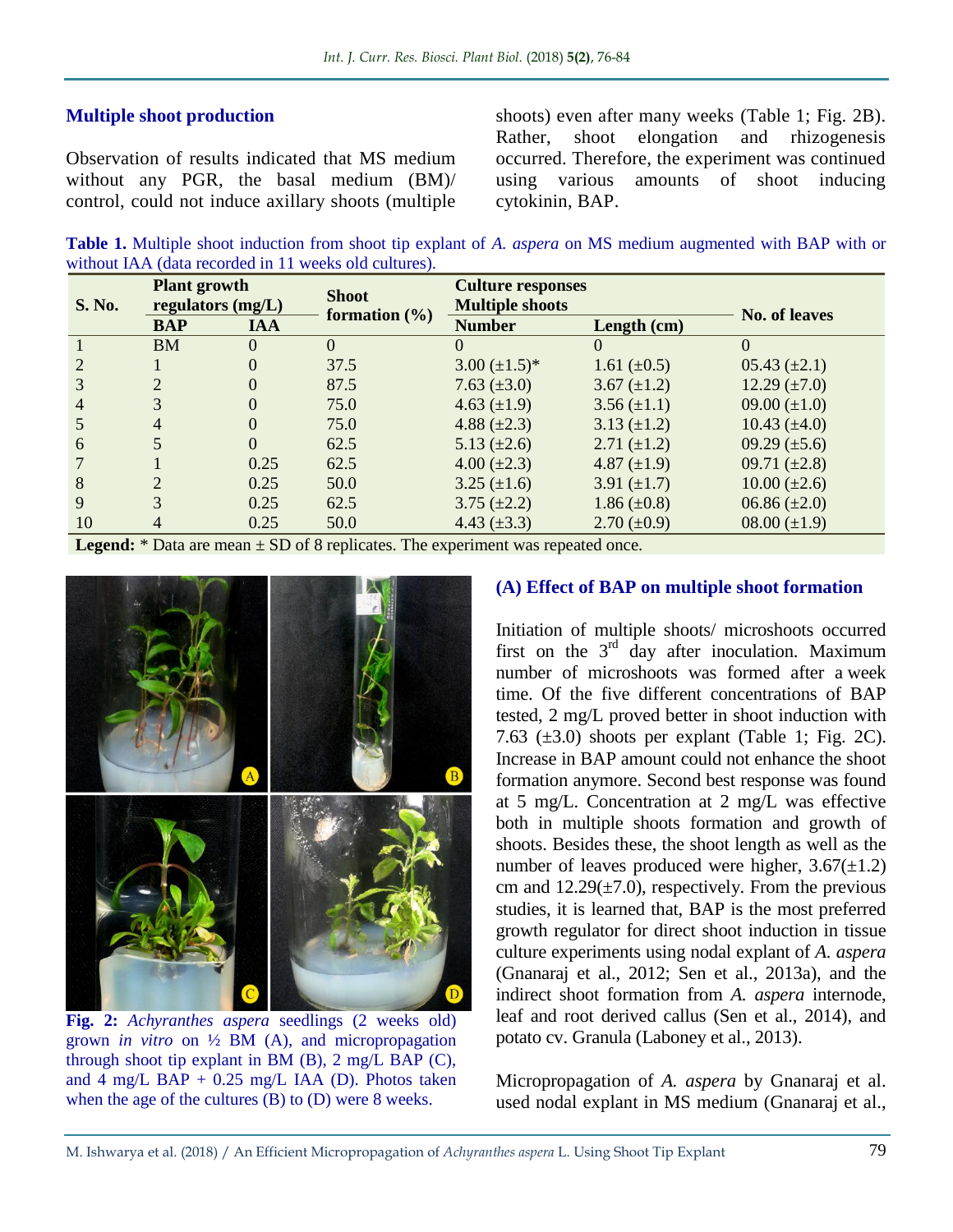2012) noticed maximum number of shoot induction, 10.6 on 5 mg/L BAP medium and the frequency of regeneration was 79.4%. Same concentration resulted in the formation of only 5.13 shoots with 62.5% response in our study. Gnanaraj and coworkers had highest shoot forming efficiency, 93.6% at 3 mg/L BAP only (Gnanaraj et al., 2012). In the present study highest number of shoot production occurred was  $7.63(\pm 3)$  with the frequency of 87.5%, not with the above said concentrations but with 2 mg/L. Change in shoot inducing efficiency in the current study might be due to the difference in explant type (shoot tip) and explant source, i.e. explant derived from *in vitro* grown seedlings.

In another study carried out by Sen et al. (2013a) also had a good number of shoot formation from nodal explant in ½ MS medium fortified with 3 mg/L BAP. Lower concentration responded better in the present study. Same PGR concentration produced appreciable number of shoots in sugarcane cultivar, CoC-671 (Biradar et al., 2009). This has proved that BAP at 2 mg/L is suitable for shoot induction in *A. aspera* shoot tip explant.

Shoot tip is a suitable explant for the micropropagation of other plants, to name a few: *Dendrobium primulinum* (Pant and Thapa, 2012), *Phyllanthus amarus* (Bhattacharya and Bhattacharya, 2001; Sen et al., 2009), potato cv. Granula (Laboney et al., 2013), sugarcane cultivars HSF-240; CP-77-400 and CPF-237 (Khan et al., 2008).

During caulogenesis some amount of callus was formed in lower cut end of shoot tip explants in some cultures containing BAP. On the contrary no callus formation was noticed on BM. In BAP media, callus at cut end was 50% in 1 mg/L, 87.5% in 2 and 4 mg/L and 75% in both 3 and 5 mg/L. The callus size was pronounced in the cultures grown on 5 mg/LBAP.

# **(B) Synergistic effect of BAP and IAA**

Further study was continued using different

concentrations of BAP in combination with low amount of IAA (0.25 mg/L). Synergistic effect of both the PGRs did not result in better response when compared to BAP alone containing cultures (Table 1). Multiple shoots produced in BAP  $(4 \text{ mg/L})$  + IAA was high but only 4.43 $\pm$ 3.3 (Fig. 2D). In general, shoot length and number of leaves produced in shoots had mixed response. The BAP+IAA could not induce many shoots when compared to respective concentrations of BAP alone supplemented media. Similar poor response was reported from the study on shoot tip culture of *Phyllanthus amarus* by Bhattacharya and Bhattacharya (2001). The possible reason could be due to the inhibitory role of IAA. Perhaps *A. aspera* is having high level of endogenous auxin which is evident from the formation of callus at the cut end of shoot tips in media having no auxin.

*In vitro* clonal propagation through shoot tip culture of *A. aspera* has not been studied so far. Shoot initiation from nodal explant of *A. aspera* with BAP  $(3 \text{ mg/L}) + IAA$   $(2 \text{ mg/L})$  resulted maximum (only 3) shoots per explant in one of the previous studies (Sen et al., 2013a). In the present study, 3.75 shoots per shoot tip explant has been produced in BAP (3  $mg/L$ ) + IAA (0.25 mg/L) medium. We utilized only 1/8 amount of IAA as against used by Sen et al. (2013a) in shoot tip culture. Again the increase in shoot forming capacity might be due to the type of explant and synchronized growth of *in vitro* derived explant.

Similar to BAP media, the callus at cut end of explants was found in BAP+IAA media. Callus size at cut end of explants was pronounced in BAP media having 1-3 mg/L. Multiple shoots produced had more shoot length at BAP  $(1)$ + IAA  $(0.25)$  and more number of leaves at the medium having BAP (2)+ IAA (0.25). Though, more shoots were formed in sugarcane CoC-671 by BAP (2 mg/L), shoot length and strength were found high with the cultures having 1 mg/L BAP as in our study (Biradar et al., 2009). From this study we come to a conclusion that IAA supplementation to BAP media is not needed for efficient shoot formation from *A. aspera* shoot tips.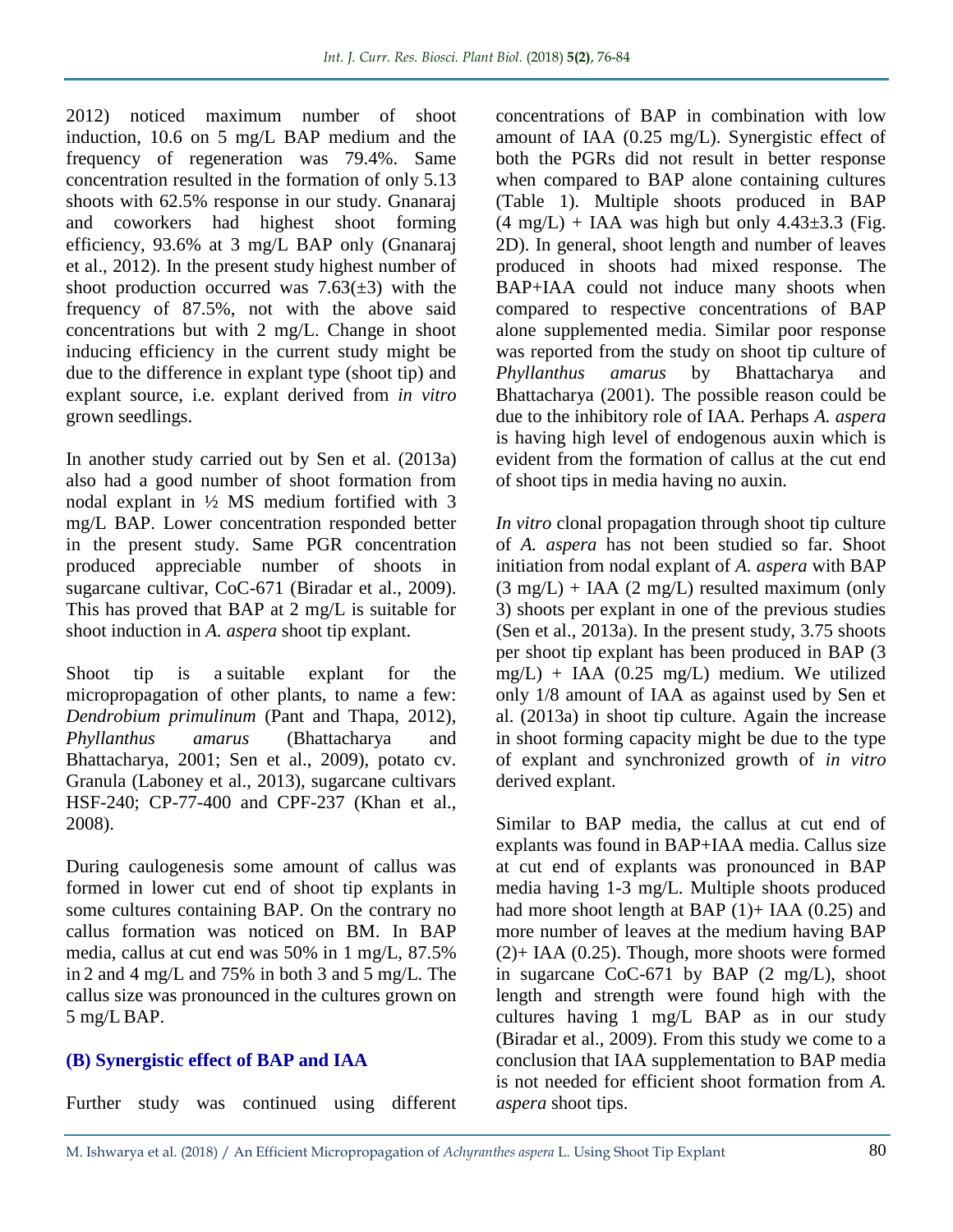|            | $PGR$ (mg/L)                         |                                     |                                       |                  |                     |
|------------|--------------------------------------|-------------------------------------|---------------------------------------|------------------|---------------------|
| SI.<br>No. | <b>Medium I</b><br><i>(in vitro)</i> | <b>Medium II</b><br>(multiple shoot | <b>Medium III</b><br>(root induction) | Response $(\% )$ | No. of roots formed |
|            | germination)                         | formation)                          |                                       |                  |                     |
|            | $\frac{1}{2}$ BM                     | BAP(2)                              | IBA(1)                                | 57.14            | $03.43 \ (\pm 5.4)$ |
| 2          |                                      |                                     | IBA(2)                                | 80               | $07.60 (\pm 5.7)$   |
| 3          |                                      |                                     | IBA(3)                                | 100              | $05.00 (\pm 5.2)$   |
| 4          |                                      |                                     | IBA(4)                                | 100              | $05.80 (\pm 4.9)$   |
|            |                                      | BAP(4)                              | IBA(1)                                | 100              | $05.20 (\pm 3.3)$   |
| 6          |                                      |                                     | IBA(2)                                | 100              | $12.00 (\pm 4.2)$   |
|            |                                      |                                     | IBA(3)                                | 66.66            | $05.67 (\pm 9.0)$   |
| 8          |                                      |                                     | IBA(4)                                | 100              | $13.50 \ (\pm 5.0)$ |

**Table 2.** Root induction of *A. aspera* L. microshoots on MS medium containing IBA media.

**Legend:** Data are the mean  $\pm$  SD of 3-7 replicates. Experiment was repeated once.



**Fig. 3:** Rhizogenesis of *A. aspera* somaclones in BM (A), 2 mg/L BAP derived shoot in 2 mg/L IBA (B), 4 mg/L BAP derived shoot in 2 mg/L IBA with callus (C), and hardening of plantlets in vermiculite and garden soil (1:1).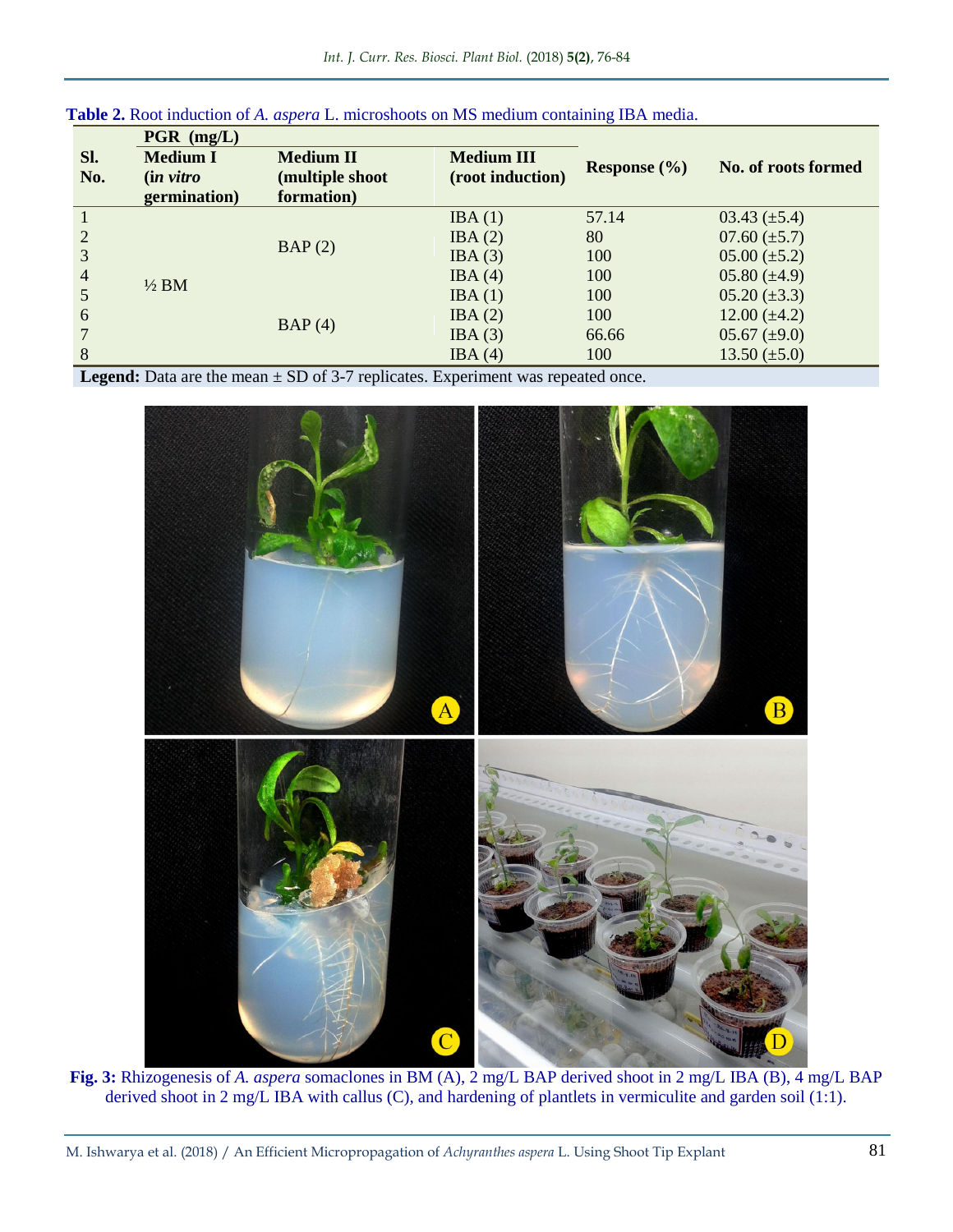Incubation of cultures for 8 weeks evinced more growth with nodes and increase in the number of microshoots. During these periods the colour of the plantlets became dark green. Shoot initiation started first on the  $3<sup>rd</sup>$  day after inoculation in almost all the explants grown on BAP+IAA media. Shoots were formed directly from the nodal region of shoot tip not from the callus.

## **Rhizogenesis of microshoots**

Root formation in shootlets is an important step in micropropagation. Multiple shoots formed from shoot tip explants on BAP (2 and 4 mg/L) were separated individually and cultured on four different concentrations of the auxin, IBA (Table 2). There was 100% root initiation response on IBA at 3 and 4 mg/L on microshoots derived from 2 mg/L BAP medium. Shootlets formed in BAP at 4 mg/L showed 100% rhizogenesis in all IBA media except at the concentration of 3 mg/L.

As far as the number of roots formed was concerned, it varied between the concentrations of IBA. Maximum number was formed in 2 and 4 mg/L of IBA (Table 2; Fig. 3). The synthetic auxin, IBA has been reported to be a most suitable PGR for rhizogenesis of many species (Ramakrishnan and Kulandaivelu, 2007; Gnanaraj et al., 2012). Maximum number of roots per shootlet was recorded in  $\frac{1}{2}$  strength MS medium ( $\frac{1}{2}$  BM) supplemented with 1.0 mg/L of IBA in the study conducted by Gnanaraj et al. (2012). Considering the better shoot formation and rhizogenesis, BAP and IBA both at 2 mg/L, respectively were most suitable for the cultures of *A. aspera*.

# **Hardening of plantlets**

Proper hardening of plantlets is needed for the successful survival of the plantlets in the field. Plantlets produced from the above procedures were transferred to plastic cups containing garden soil and vermicompost in the ratio 1:1 (Fig. 3D). They were watered with distilled with distilled water every alternate days. Plantlets were maintained under 12 hrs photoperiod at 25° C, for 2 weeks.

During this period, growth of shoots occurred with thick and large leaves.

After this period these plantlets were shifted to the garden and kept under shade for a week and rooted in the soil. For successful hardening of plantlets an equal amount of vermiculite and garden soil was used. This has been reported in the micropropagation of *Curculigo orchioides* Gaertn. and *Corbichonia decumbens* (Forssk.). Exell (Wala and Jasrai, 2003), and *Manihot esculenta* Crantz (Yandia et al., 2018). Vermicompost is a source of rich organic nutrients and supports the growth of various plants *in vivo*. Hence, the choice of using this for hardening (acclimatization) of microshoots proved useful.

Even though tissue culture experiments on *A. aspera* have been studied by various researchers concentrating on surface sterilization and *in vitro*  seed germination (Sen et al., 2013a), nodal culture (Sen et al., 2013a), callus formation from leaf (Kayani et al., 2008; Naz and Khatoon, 2014), node, internode (Naz and Khatoon, 2014) root (Sen et al., 2014) and stem (Senthilmanickam et al., 2012), multiple shoot formation from node (Sen et al., 2013c; Gnanaraj et al., 2012). No research utilized shoot tip explant for micropropagation. Hence, our study is significant in the formulation of a procedure for an efficient *in vitro* germination with least contamination rate and successful micropropagation through shoot tip culture.

# **Conclusion**

It is concluded that for the surface sterilization of *A. aspera* dehusked seeds, Bavistin  $(1%)$  and  $HgCl<sub>2</sub>$ (0.1%) are suitable which show very low level of contamination. For clonal propagation using shoot tip explant, 2 mg/L BAP augmented MS medium is needed. For rhizogenesis of microshoots, IBA at the concentration of 2 mg/L is ideal. Garden soil and vermicompost in equal proportions are suitable for hardening of the somaclones under laboratory conditions for 2 weeks.

Micropropagation of *A. aspera* L. through shoot tip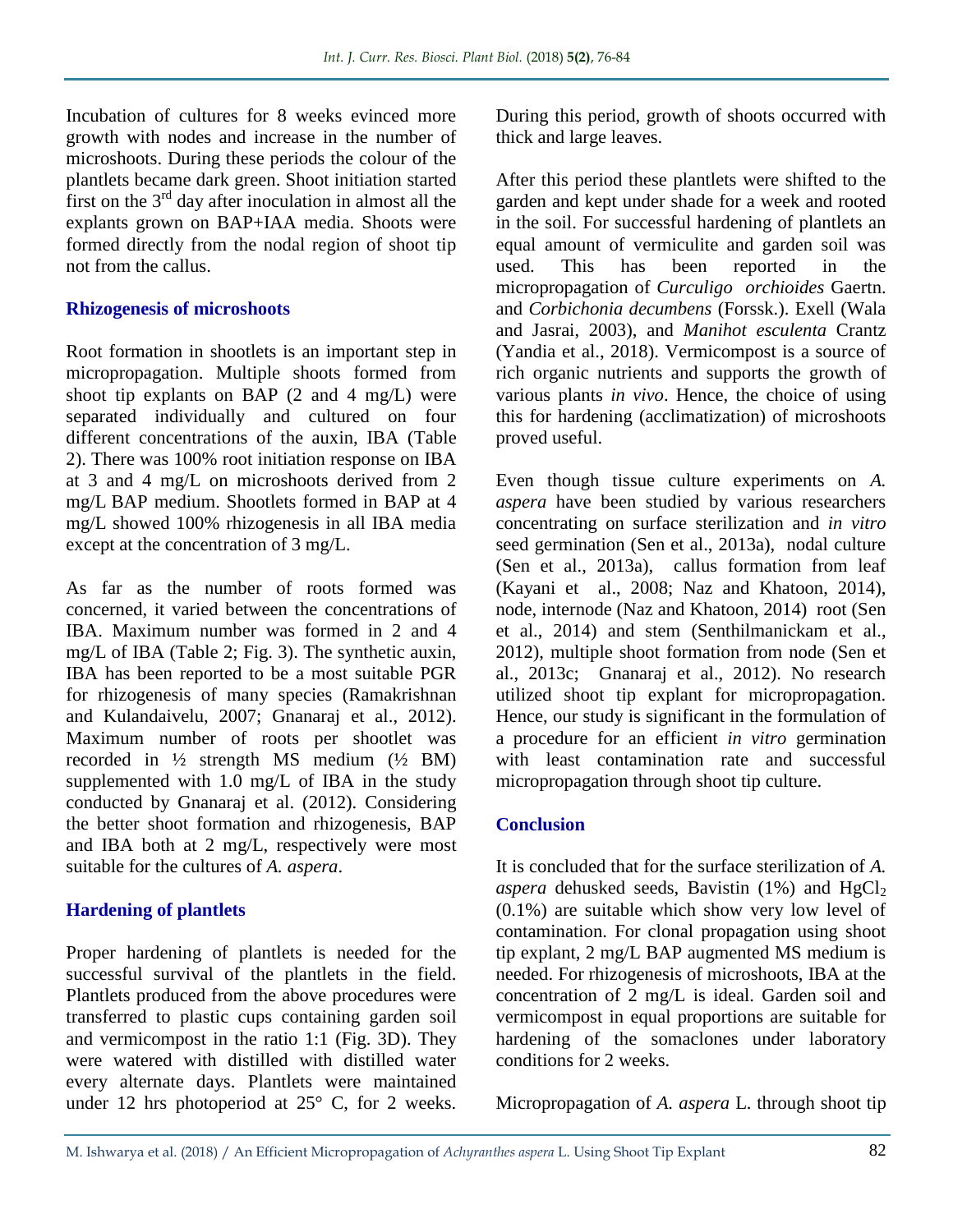explant requires 2 weeks for *in vitro* seed germination in  $\frac{1}{2}$  MS basal medium ( $\frac{1}{2}$  BM), 11 weeks for multiple shoot induction with appropriate size on BAP (2 mg/L) medium, 4 weeks for rhizogenesis on IBA (2 mg/L) medium and 2 weeks for hardening the somaclones under laboratory conditions in plastic cups which are filled with garden soil and vermicompost in equal amount. Totally 19 weeks (ca. 4.5 months) are needed for the micropropagation. From the above study it is learned that *A. aspera* could be propagated using the above procedure. Further research is needed to compare and validate the efficiency of shoot tip explants of *in vivo* and *in vitro* grown plants for micropropagation.

## **Conflict of interest statement**

Authors declare that they have no conflict of interest.

# **Acknowledgement**

We thank Dr. K. Kadavul, former HOD of Botany, The Principal of Tagore Govt. Arts and Science College, Puducherry for their kind encouragement and co-operation. Our sincere thanks to Government of Puducherry for the facilities provided to carry out this work.

# **References**

- Basak, S.K., 1997. Medicinal plants of Bankura (W.B.) and their uses. J. Nat. Bot. Soc. 51, 61-68.
- Bhatnagar, L.S., Singh, V.K, Pandey, G., 1973. Medico-botanical studies on flora of Ghatigaon forests, Gwalior, MadhyaPradesh. J. Res. Indian Med. 8(2), 67-100.
- Bhattacharya, R., Bhattacharya, S., 2001. High frequency *in vitro* propagation of *Phyllanthus amarus* Schum. & Thom. by shoot tip culture. Indian J. Exp. Biol. 39, 1184- 1187.
- Biradar, S., Biradar, D.P., Patil, V.C., Patil, S.S., Kambar, N.S., 2009. *In vitro* plant regeneration using shoot tip cultures in commercial cultivar of sugarcane. Karnataka J. Agri. Sci. 22(1), 21-24.
- Gnanaraj, W.E., Antonisamy, J.M., Mohanamathi,

R.B., Subramanian, K. 2012. *In vitro* clonal propagation of *Achyranthes aspera* L. and *Achyranthes bidentata* Blume using nodal explants. Asian Pacific J. Trop. Biomed. 2(1),  $1 - 5$ .

- Hameed, M., Ashraf, M., Al-Quriany, F., Nawaz, T., Ahmad, M.S.A., Younis, A., Naz, N, 2011. Medicinal Flora of the Cholistan Desert: A Review. Pak. J. Bot. 43, 39-50.
- Kapoor, S.l., Kapoor, Ld., 1980. Medicinal plant wealth of the Karimnagar district of Andhra Pradesh. Bulletin Med. Ethnobot. Res. 1, 120- 144.
- Kayani, S., Zi, M., Sarwar, S., Rehman, R.U., Chaudhary, M.F., 2008. Callogenic studies of *Achyranthes Aspera* leaf at different hormonal combinations. Pakistan J. Biol. Sci. 11(6), 950- 952.
- Khan, S.A., Rashid, H., Chaudhary, M.F., Choudhry, Z., Afroz, A., 2008. Rapid micropropagation of three elite sugarcane (*Saccharum offinarum* L.) varieties by shoot tip culture. African J. Biotech. 7(13), 2174-2180.
- Laboney, U.Z., Biswas, G.G., Abdullah-Al-Shoeb, M., Miah, Md.A., 2013. Callus induction and regeneration of potato from shoot tip culture. Int. J. Agric. Sci. 3(10), 40-45.
- Mahadev, M.D., Panathula, C.S., Naidu, C.V., 2014. Efficient protocol for direct shoot organogenesis from *in vitro* raised nodal explants of *Solanum viarum* (Dunal)- An important anticancer medicinal plant. Int. J. Med. Arom. Plants. 4(1), 48-55.
- Murashige, T., Skoog, F., 1962. A revised medium for rapid growth and bioassays with tobacco tissue culture. Physiol. Plant. 15, 473-497*.*
- Naz, S., Khatoon, K., 2014. The effect of auxins on callus induction in *Achyranthes aspera*. Pak. J. Bot. 46(6), 2203- 2207.
- Pant, B., Thapa, D., 2012. *In vitro* mass propagation of an epiphytic orchid, *Dendrobium primulinum* Lindl. through shoot tip culture. Afr. J. Biotech. 11(42), 9970-9974.
- Purohit, V.P., Silas, R.A., Gaur, RD. 1985. Ethnobotanical studies of some medicinal plants used in skin diseases from Raath, (Pauri), Garhwal, Himalaya. J. Sci. Res. Plant Med. 6,